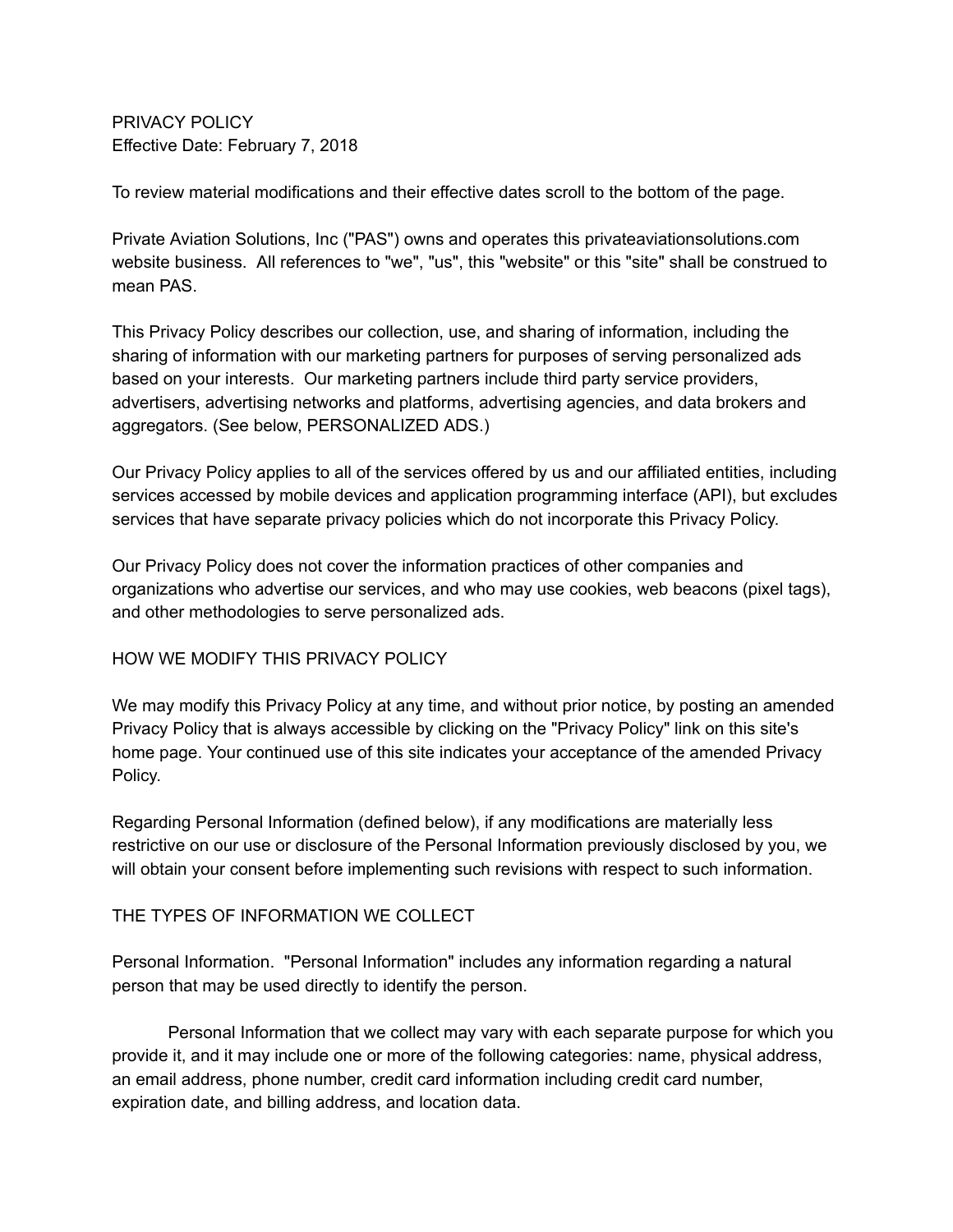We also may collect publicly available Personal Information posted on social media platforms and profiles. When you engage with our content on or through social media platforms or other third party platforms, plug-ins, integrations or applications, you may allow us to have access to certain Personal Information in your profile that you have added to these platforms. This may include your name, e-mail address, photo, gender, birthday, location, an ID associated with the applicable third-party platform or social media account user files, "like" photos and videos, your list of friends or connections, people you follow and/or who follow you, or your posts or "likes."

#### Passively or Automatically Collected Data ("Usage Data").

We, our affiliated entities, and our marketing partners including third party service providers, advertisers, advertising networks and platforms, advertising agencies, and data brokers and aggregators may use automated means to collect various types of information about you, your computer or other device used to access this site or its services. This information is based on your usage of this site, including information collected automatically from this site (or by our marketing partners employed in this site).

A representative, non-exhaustive list of the types of passively or automatically collected information may include: network or Internet protocol address and type of browser you are using (e.g., Chrome, Safari, Firefox, Internet Explorer), the type of operating system you are using, (e.g., Microsoft Windows or Mac OS), the name of your Internet service provider (e.g., Comcast, Verizon or AT&T) and domains used by such providers, mobile network, device identifiers (such as an Apple IDFA or an Android Advertising ID), device settings, browser settings, the web pages of this site you have visited, pages or service visited before and after you visit a page or service, the type of handheld or mobile device used to view the page or service (e.g., iOS, Android), location information, and the content and advertisements you have accessed, seen, forwarded and/or clicked on, the various time details per visit (e.g., the time spent on each page or service within the site) and the details about the path followed within the site with special reference to the sequence of pages visited, other parameters about the device operating system and/or the user's IT environment, and conversion rates and marketing and conversion data and statistics, reports and analytics, including without limitation your interactions to emails we send, and reviews and surveys regarding this site or any products listed on this site. Usage Data is essentially anonymous when collected, but could be used indirectly to identify a person.

Geo-Location Data. If you are accessing a page or service from a computer or a mobile device, you may be asked to share your precise (GPS level) geo-location information with us so we can customize your experience on our services or on other services when we work with a marketing partner such as a third party service provider, advertiser, advertising network and platform, advertising agency, and a data broker or aggregator. If you agree to the collection of location data, in most cases, you will be able to turn off such data collection at any time by accessing the privacy settings of your mobile device.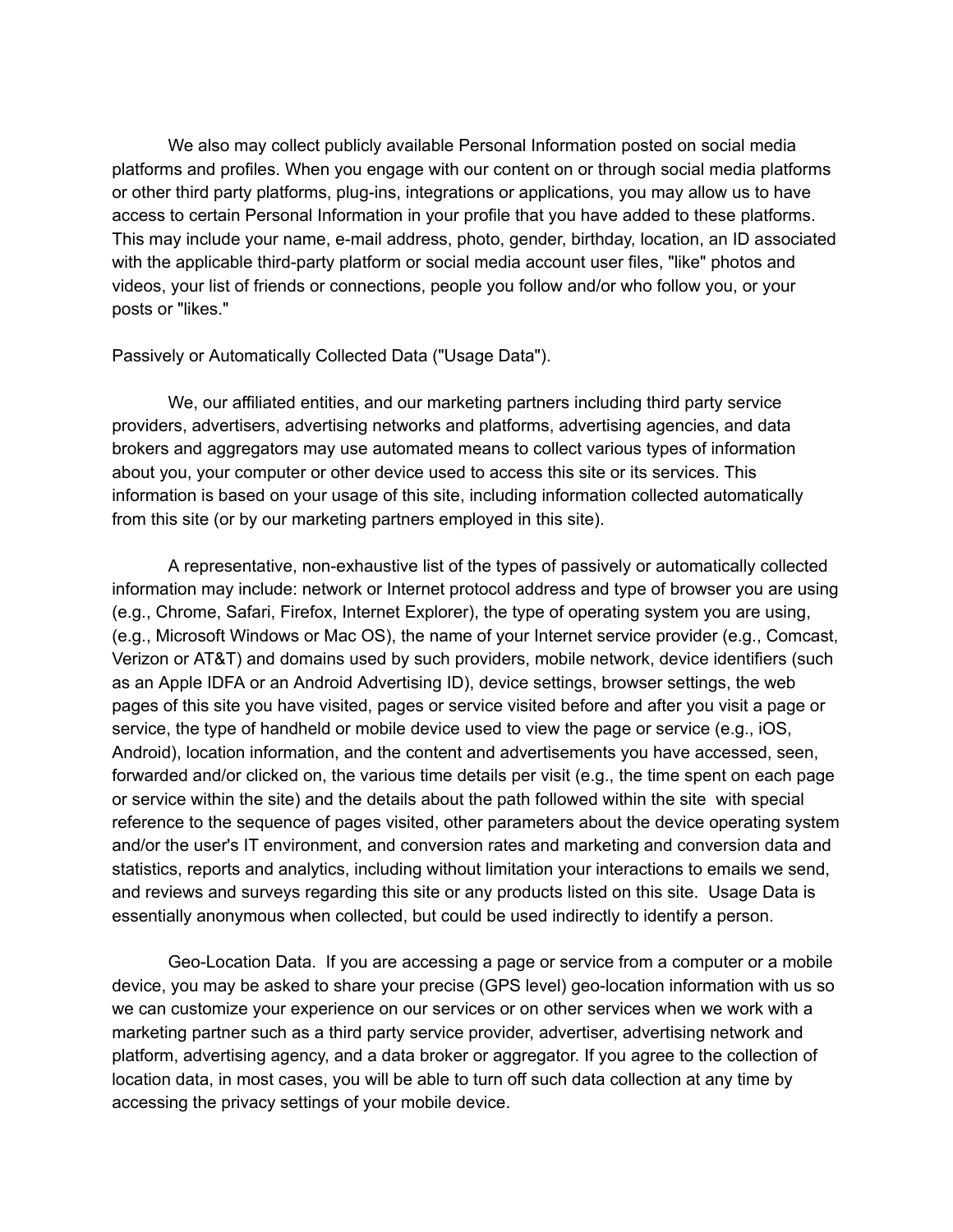Data Collected Via Social Media Platforms and Other Third-Party Sources. When we interact with you through our content on social media platforms, third-party platforms, third-party websites, applications, integrations, and services of our marketing partners, we may obtain any information regarding your interaction with that content, such as content you have viewed, your game performance, high scores, and information about advertisements within the content you have been shown or may have clicked on. For a description on how social media services and other third party platforms, plug-ins, integrations or applications handle your information, please refer to their respective privacy policies and terms of use, which may permit you to modify your privacy settings.

### HOW AND WHEN WE COLLECT INFORMATION

Personal information. We collect Personal Information at the time you provide it to us. We collect Personal Information through sign-up forms and as part of your registration for an account, product, or service, promotion, or contest from this website. Personal Information that we collect may vary with each sign-up or registration. In addition, we collect personal information from all communications with site visitors including without limitation, text messages, faxes, telephone calls, and regular "snail mail", as well as from third-party outside sources including data brokers and aggregators. As indicated above, we may collect publicly available Personal Information posted on social media profile information including photos both directly and through the use of contact management applications.

Your Communications With Us. We collect Personal Information that we receive from you as you communicate with us. If you complete a signup form subscribing to information from our site or to participate in our mailing list activities, we will receive your Personal Information from our email services and/or autoresponder service.

Usage Data. We collect Usage Data as you use this site, including your interactions with emails we send, and via social media platforms, third-party platforms, third-party websites, applications, integrations, and services of our marketing partners. This data may be passively or automatically collected (that is, gathered without your actively providing the information) using various analytics and reporting technologies, such as cookies, web beacons, locally stored objects, and mobile device identifiers and SDKs, and other similar methodologies as well as similar technologies developed in the future. (See below, SPECIFIC INFORMATION ABOUT COOKIES AND WEB BEACONS.)

### HOW WE USE YOUR INFORMATION

We may use your Personal Information and Usage Data for the performance of the services or transaction for which it was given and for the basic purpose of this site. We may use your Personal Information in connection with other products, services, promotions, personalized ads, or contests we may offer, and our private, internal reporting for this site, and security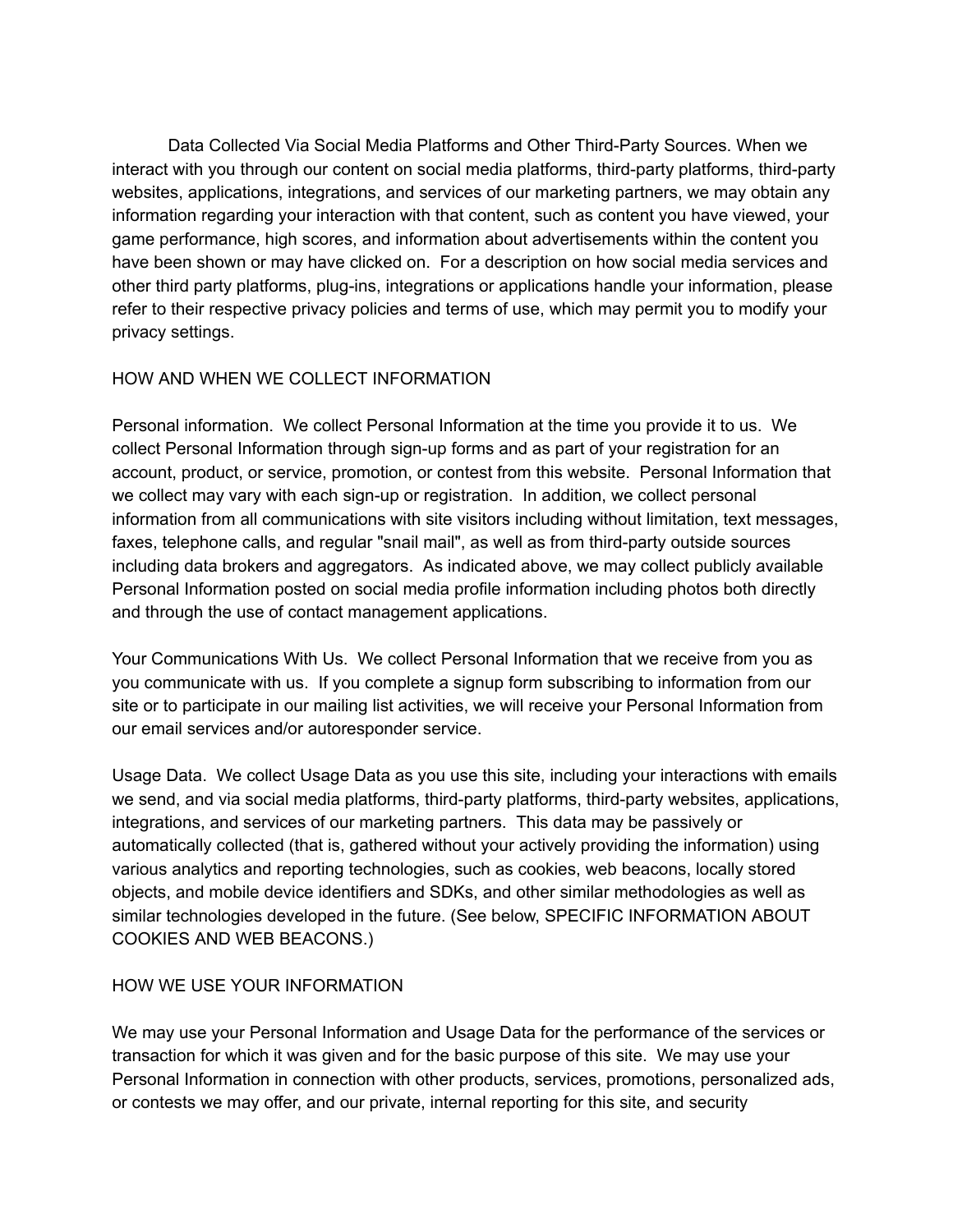assessments for this site. We may also send you messages related to certain features or your activity on this site. We may also send you news or updates about changes to our site or services. By default, you will receive these messages via email.

We may use publicly available Personal Information posted on social media profile information including photos for purposes of assisting us, and our marketing partners with marketing and advertising activities and with contact management.

We may make full, unrestricted use of Usage Data for any purpose in our sole discretion, including without limitation, to customize or personalize ads, offers and content made available to you based on your visits to and/or usage of this site or its services, and to analyze the performance of those ads, offers and content, as well as your interaction with them.

We may combine and use the Personal Information and Usage Data we collect from all services and products offered by us and our affiliated entities over various websites to provide, protect, and improve them, and to develop and offer new services and products. We will treat you as a single user of these combined services and products. We may also use this information to provide you personalized ads.

### INFORMATION SHARING AND DISCLOSURE

General Disclosure Policy. We may share and disclose your Personal Information as described below. We may share and disclose Usage Data without restriction, including without limitation, as described below.

Affiliated Entities. We may provide your Personal Information and Usage Data to any affiliated entities we may have, including our subsidiaries. Affiliated entities are entities that we legally control (by voting rights) or that control us.

Service Providers. We may provide access to your Personal Information and Usage Data to our trusted service providers that assist us with the operation and maintenance of this site. For example, we may contract with third parties to finance purchases from this site, process payments, host our servers, provide security, and provide production, fulfillment, optimization, analytics, reporting, and software maintenance and development services. In addition, our service providers will be given access to your information only as is reasonably necessary to provide the services for which they are contracted.

Successors. If we sell or otherwise transfer part or all of our business or assets to another organization, such as in the course of an acquisition, merger, bankruptcy or liquidation, we may transfer your Personal Information and Usage Data. In such an event, we will require the buyer or transferee to agree to our commitments provided in this Privacy Policy.

Legal Process, Enforcement and Security Notice. We may disclose your Personal Information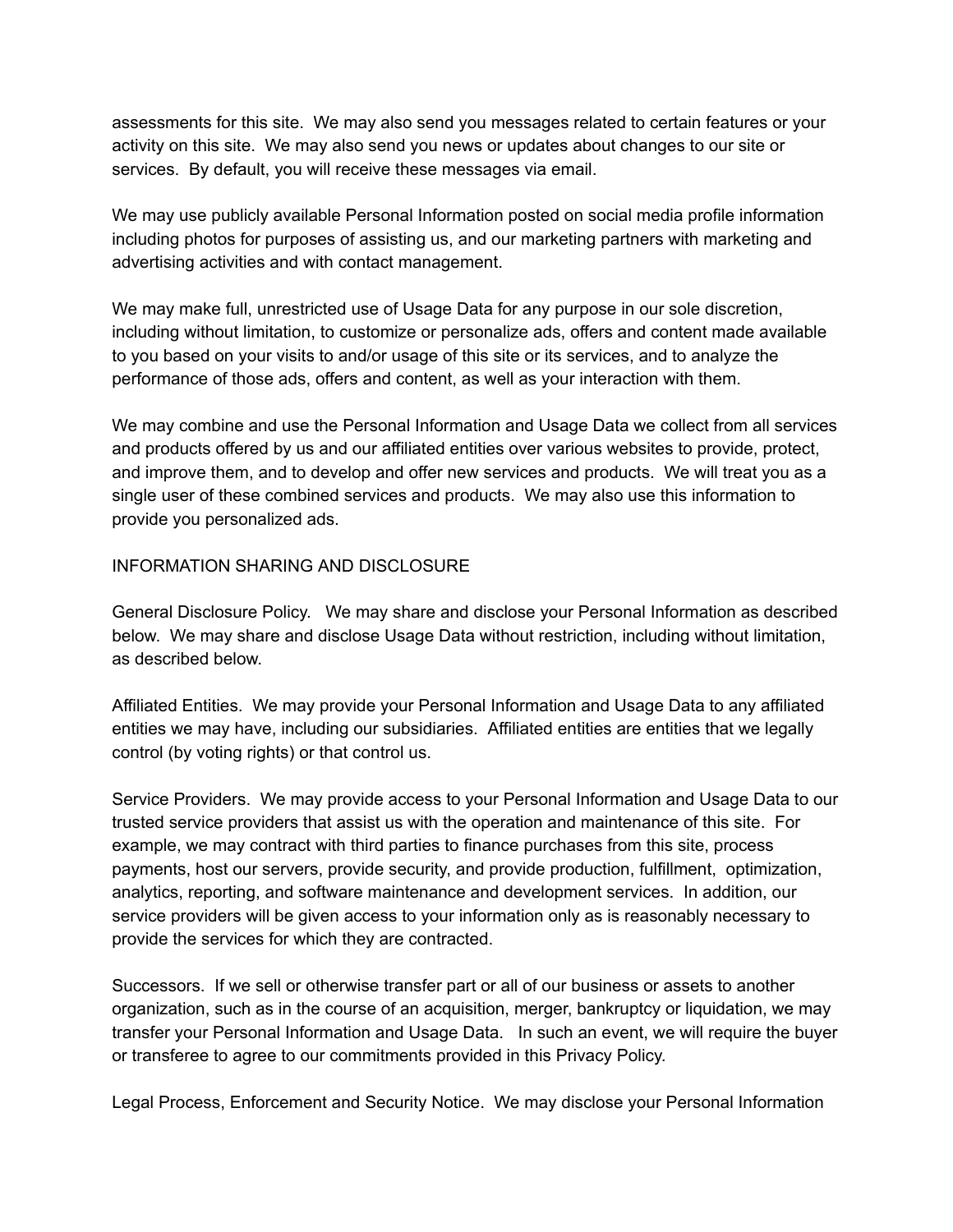and Usage Data if we have a good faith belief that access, use, preservation or disclosure of such information is reasonably necessary (i) to satisfy any applicable law, regulation, legal process or enforceable governmental request (such as for example, to comply with a subpoena or court order), (ii) to detect, prevent, and address fraud or other illegal activity, and (iii) to investigate, respond to, or enforce violations of our rights or the security of this site.

Joint Venture Partners. We may participate with another company or individual for purposes of jointly promoting our products, services, promotions or contests or their products, services, promotions, or contests. We may disclose your Personal Information and Usage Data to them for purposes of (i) compensation, transaction processing, fulfillment, and support, and (ii) for purposes of offering you other products, services, promotions, and contests. These joint venture marketing partners may also contact you regarding other products, services, promotions, or contests.

Marketing Partners. We may share your Personal Information and Usage Data with our marketing partners including third party service providers, advertisers, advertising networks and platforms, advertising agencies, and data brokers and aggregators to serve and offer personalized ads.

With Your Consent. We may share your Personal Information with other parties with your consent.

Your California Privacy Rights. Under California Law SB 27, California residents have the right to receive, once a year, information about third parties with whom we have shared information about you or your family for their marketing purposes during the previous calendar year, and a description of the categories of personal information shared. To make such a request, please send an email to the email address provided in our contact information below and include the phrase "California Privacy Request" in the subject line, the domain name of the Web site you are inquiring about, along with your name, address and email address. We will respond to you within thirty days of receiving such a request.

### SPECIFIC INFORMATION ABOUT COOKIES AND WEB BEACONS

In order to provide better service for our site, we and our marketing partners may use cookies and other data collection methodologies discussed below to collect Usage Data to store your preferences and information about what pages you visit and past activity at our site and other websites. This information helps us and our marketing partners display personalized ads, compile aggregated statistics regarding the effectiveness of our promotional campaigns or other operations of our site. For information about cookies from the FTC website visit --> https://www.consumer.ftc.gov/articles/0042-online-tracking .

"Cookies" are tiny pieces of information stored by your browser on your computer's hard drive. Cookies are also used to customize content based on your browser. Most browsers are initially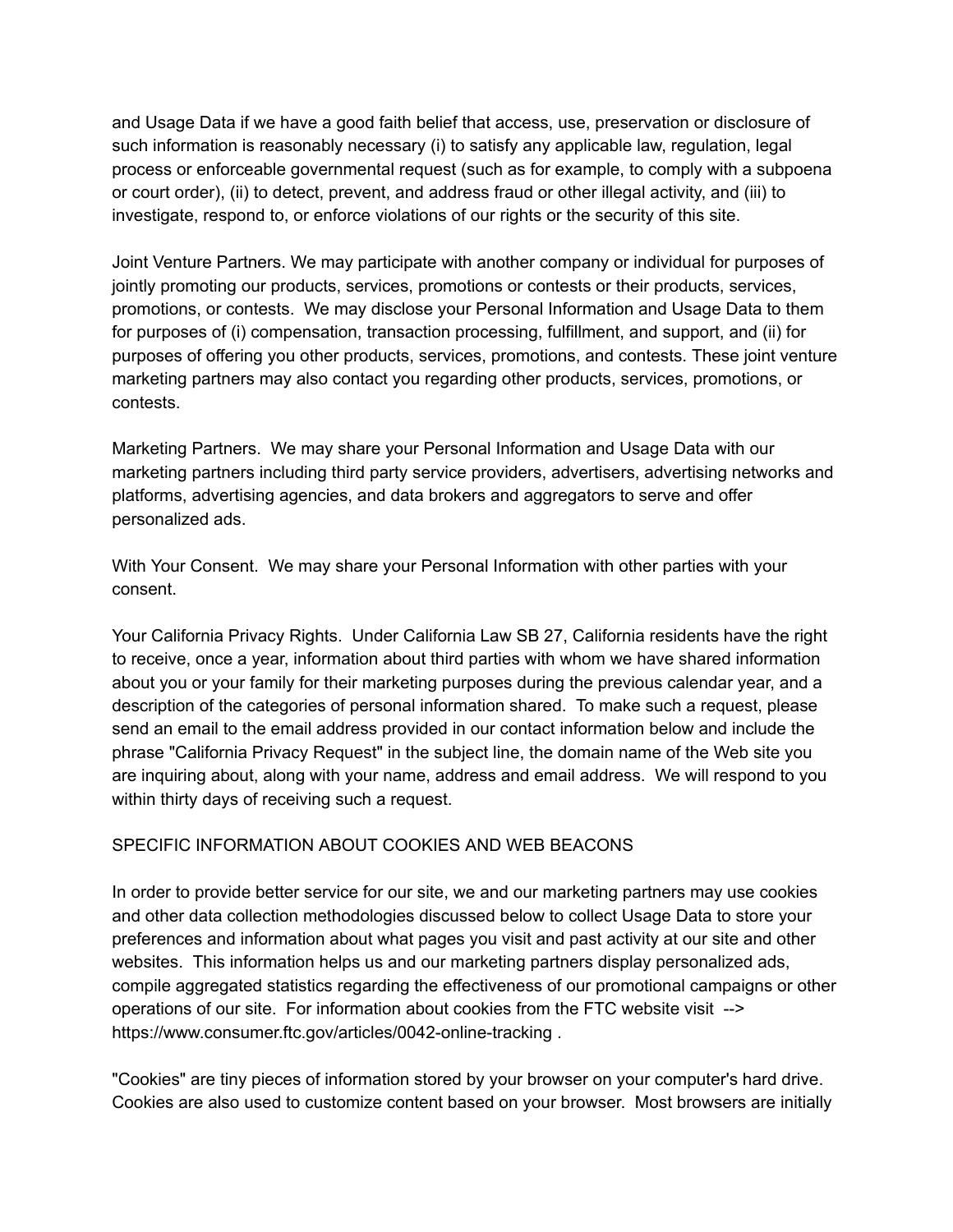set to accept cookies. If you want to disable cookies, there is a simple procedure in most browsers that allows you to turn off cookies. Please remember, however, that cookies may be required to allow you to use certain features of our site.

Flash Cookies - third party cookies that use an Adobe Flash Media Player local shared object (LSO) - may be used along with other third party cookies for purposes of crediting any purchase you may make on this site to one of our joint venture partners that may have referred you to us. These cookies will be used for purposes of crediting sales to the referring joint venture marketing partner. Flash cookies are not the same as "browser cookies". The Adobe Flash Media Player is software that enables users to view content on their computers. Flash cookies are also accompanied by a browser cookie. If you delete the browser cookie, the Flash cookie may automatically create (or re-spawn) a replacement for the browser cookie.

Web Beacons (sometimes called single-pixel gifs or clear gifs) are used to assist in delivering cookies, and they allow us to count users who have visited pages of our site. We may include Web Beacons in promotional e-mail messages or our newsletters in order to determine whether messages have been opened and acted upon.

Locally Stored Objects – we may employ locally stored objects ("LSOs") and other client-side storage tracking technologies in certain situations where they help to provide a better user experience, such as to remember settings, preferences and usage similar to browser cookies, or in order to target or help our Partners target ads, analyze ad performance, or perform user, website or market analytics. For LSOs utilized by Adobe Flash you can access Flash management tools from Adobe's website: -->

http://www.macromedia.com/support/documentation/en/flashplayer/help/settings\_manager07.ht ml . In addition, some, but not all browsers, provide the ability to remove LSOs, sometimes within cookie and privacy settings.

### PERSONALIZED ADS

We may participate with our marketing partners for purposes of providing personalized ads based on your interests. This activity is performed by collecting Usage Data and by using cookies and other tracking and data collection methodologies discussed above to transfer information to our marketing partners which manage advertising activities.

Our marketing partners may also use cookies and other tracking and data collection methodologies discussed above to measure advertisement effectiveness and for other purposes that are disclosed in their own privacy policies. We have no access or control over these cookies and other tracking and data collection methodologies that may be used by our marketing partners, and we have no responsibility or liability for the privacy policies and practices of these sites.

AdWords (Google) - We may participate in AdWords program which is a personalized ad service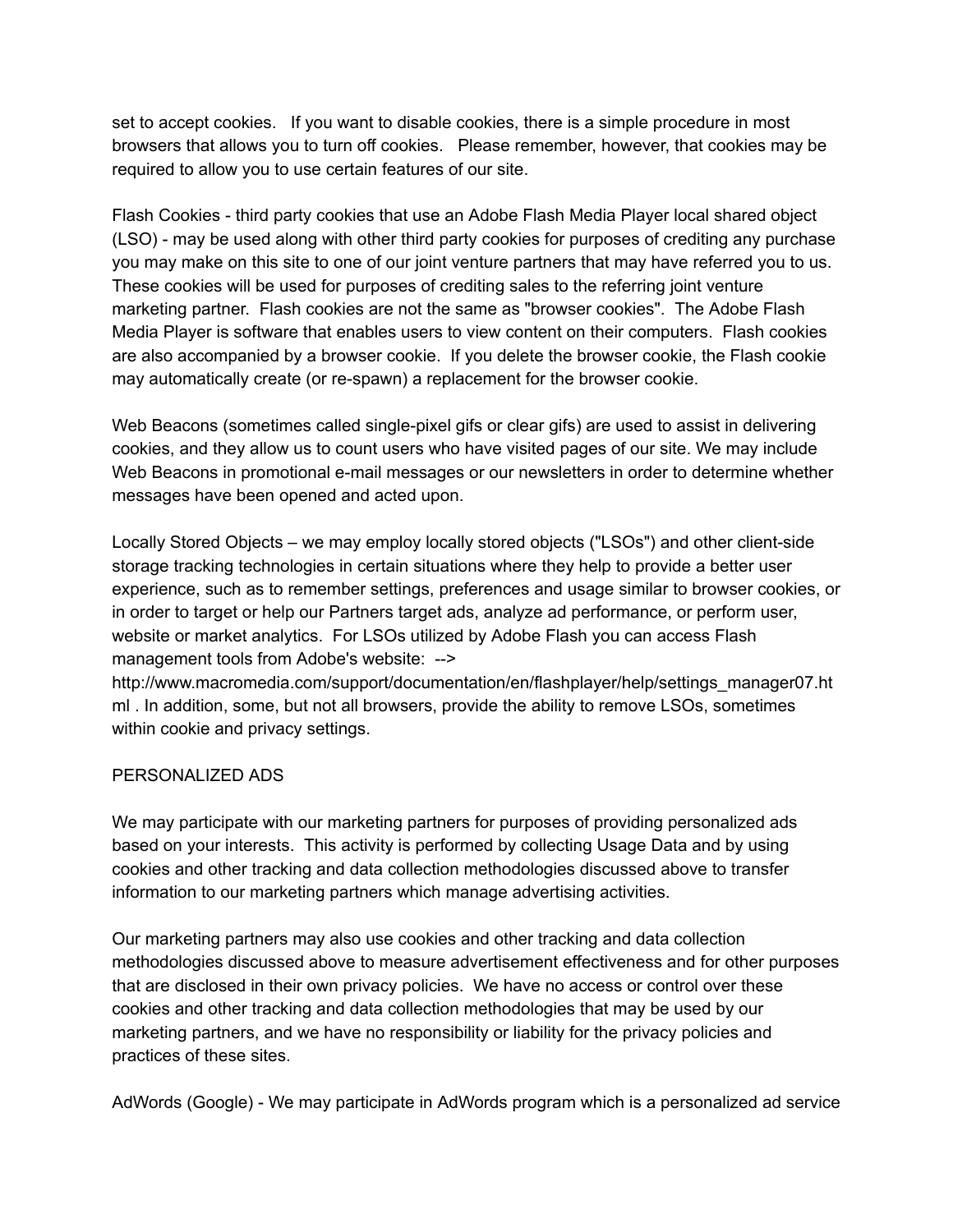provided by Google Inc. that connects the activity of this site with the Adwords advertising network and the Doubleclick cookie. Information collected: cookie and Usage Data. For the opt-out, visit --> https://support.google.com/ads/answer/2662922?hl=en

Google Analytics for Display Advertising (Google) - We may participate in any and all of the following Google Analytics Advertising Features provided by Google: Google Analytics, Google Display Network Impression Reporting, the DoubleClick Campaign Manager integration, and Google Analytics Demographics and Interest Reporting. These features use first party cookies (such as the Google Analytics cookie) for connecting the tracking activity performed by Google Analytics and its cookies with the Adwords advertising network and the DoubleClick cookie (a third-party cookie). Information collected: cookie and Usage Data, including audience data such as age, gender, and interests. For the opt-out, visit --> https://support.google.com/ads/answer/2662922?hl=en You may opt-out of the Google Analytics service with the Google's Browser Add-on that's available at -->

https://tools.google.com/dlpage/gaoptout

For information in general about Google's personalized ad campaigns, and specifically about information regarding DoubleClick cookies and how to control and manage Google's advertising cookies for these campaigns, visit --> http://www.google.com/policies/technologies/ads/

For another Google resource for opting out of Google's use of cookies, visit --> http://www.google.com/settings/ads

For information regarding how Google uses data when you use Google's partners' sites or apps, visit --> http://www.google.com/policies/privacy/partners/

For an additional resource recommended by Google for opting out of a third party vendor's use of cookies, visit --> http://www.networkadvertising.org/managing/opt\_out.asp

Custom Audience (Facebook). We may participate in Facebook.com's Custom Audience program which enables us to display personalized ads to persons on our email lists when they visit Facebook.com. We provide Personal Information such as your email address and phone number to Facebook to enable Facebook to determine if you are a registered account holder with Facebook. You may opt-out of participation in our Facebook Custom Audience by sending an email, from the email address you are opting out of, to the email address provided in our contact information below. For your opt-out to be effective, you must: (i) place the following text in the subject line of the email - "Opting Out of Facebook.com Website Custom Audience Ads", and (ii) in the body of the email, include your name and email address. We will forward your name and email address to Facebook.com with a request to delete you from all of our Facebook Custom Audience Ads.

Tailored Audiences/Conversion Tracking Programs (Twitter). We may participate in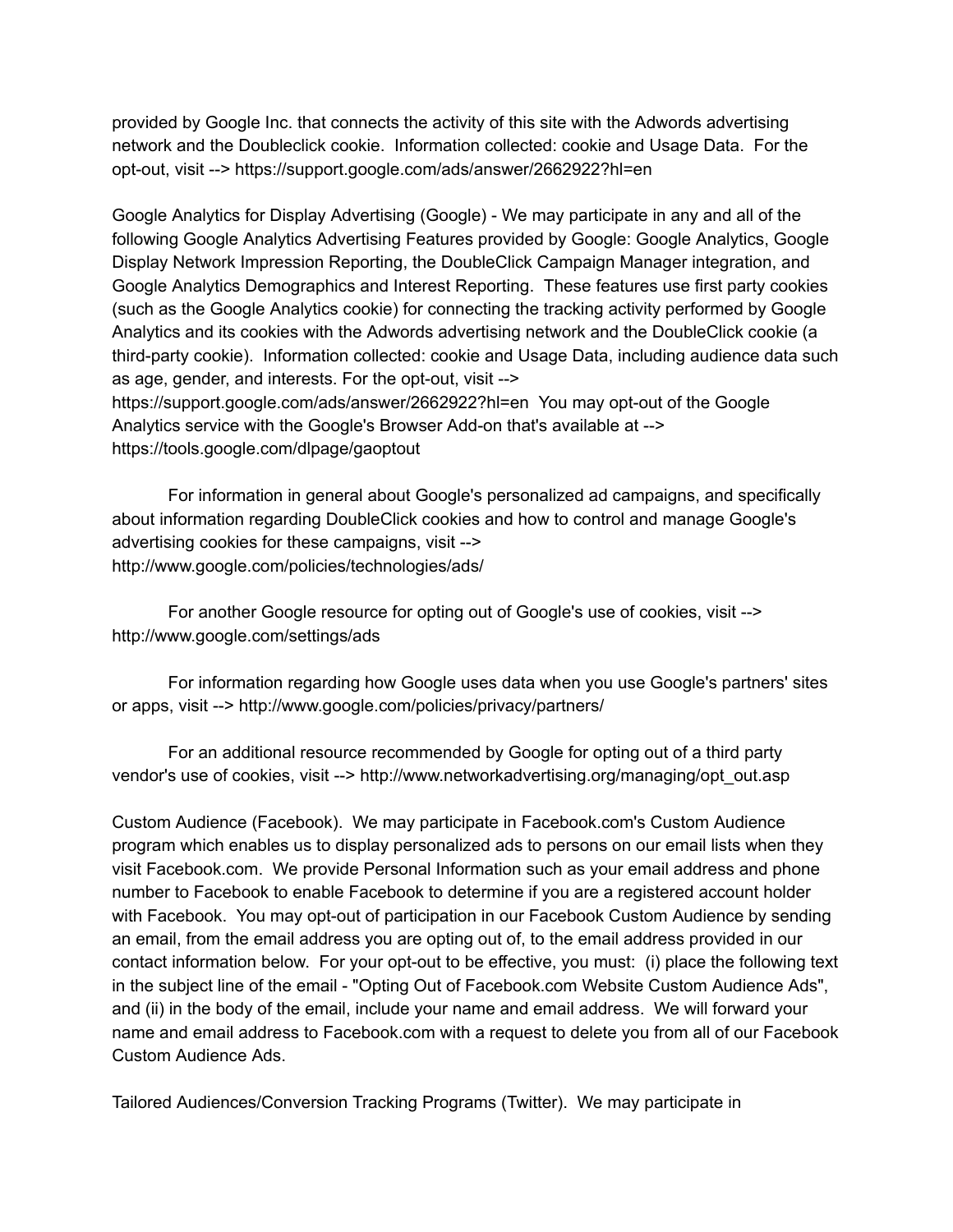Twitter.com's Tailored Audiences/Conversion Tracking Programs which enable us to display personalized ads. You may opt-out of participation in these programs by visiting https://support.twitter.com/articles/20170405 .

Other Personalized And Behavioral Advertising Services. We may participate in additional retargeting and behavioral advertising services that will be similar to the services described above.

Managing Personalized Ads. You can control the placement of cookies and other data collection methodologies for purposes of opting out.

Managing Cookies Via Your Browser. You should note that although most browsers are initially set up to accept cookies, you may be able to change your browser settings to cause your browser to refuse first party or third-party cookies or to indicate when a third-party cookie is being sent. However, disabling or limiting cookies may cause certain features of this website to not function properly or optimally. Check your browser's "Help" files or other similar resources to learn more about handling cookies on your browser. In addition, visit --> http://www.allaboutcookies.org/manage-cookies/

Managing Flash Cookies. Flash cookies, also called local shared objects (LSOs), function similarly to standard cookies except that they are often larger and are downloaded to a computer or mobile device by the Adobe Flash Player. In some cases, these Flash cookies can be managed through browser settings. Adobe also provides a means of controlling Flash cookies on its Flash Player: Setting Manager page.

Network Advertising Initiative (NAI). A number companies that use cookies to collect information about your online activities are members of NAI, which offers a single location to opt out of receiving personalized ads from member companies. To opt out of information collection by NAI member companies, or to obtain information about the technologies they use or their own privacy policies, please visit the NAI consumer opt-out page: --> http://www.networkadvertising.org/choices/ .

Digital Advertising Alliance (DAA). DAA member advertising associations have developed an industry self-regulatory program to give consumers a better understanding of and greater control over ads that are customized based on their online behavior across different websites. To make choices about interest-based ads from participating third parties, please visit DAA Consumer Opt-Out page --> http://www.aboutads.info/consumers .

Opting Out With Ad Choices For Mobile Devices. When using mobile applications you may receive personalized in-application advertisements. Depending on your device, you may be able to reset your mobile device's advertising identifier at any time by accessing the privacy settings on your mobile device. In addition, each operating system (iOS for Apple phones, Android for Android devices and Windows for Microsoft devices) provides its own instructions on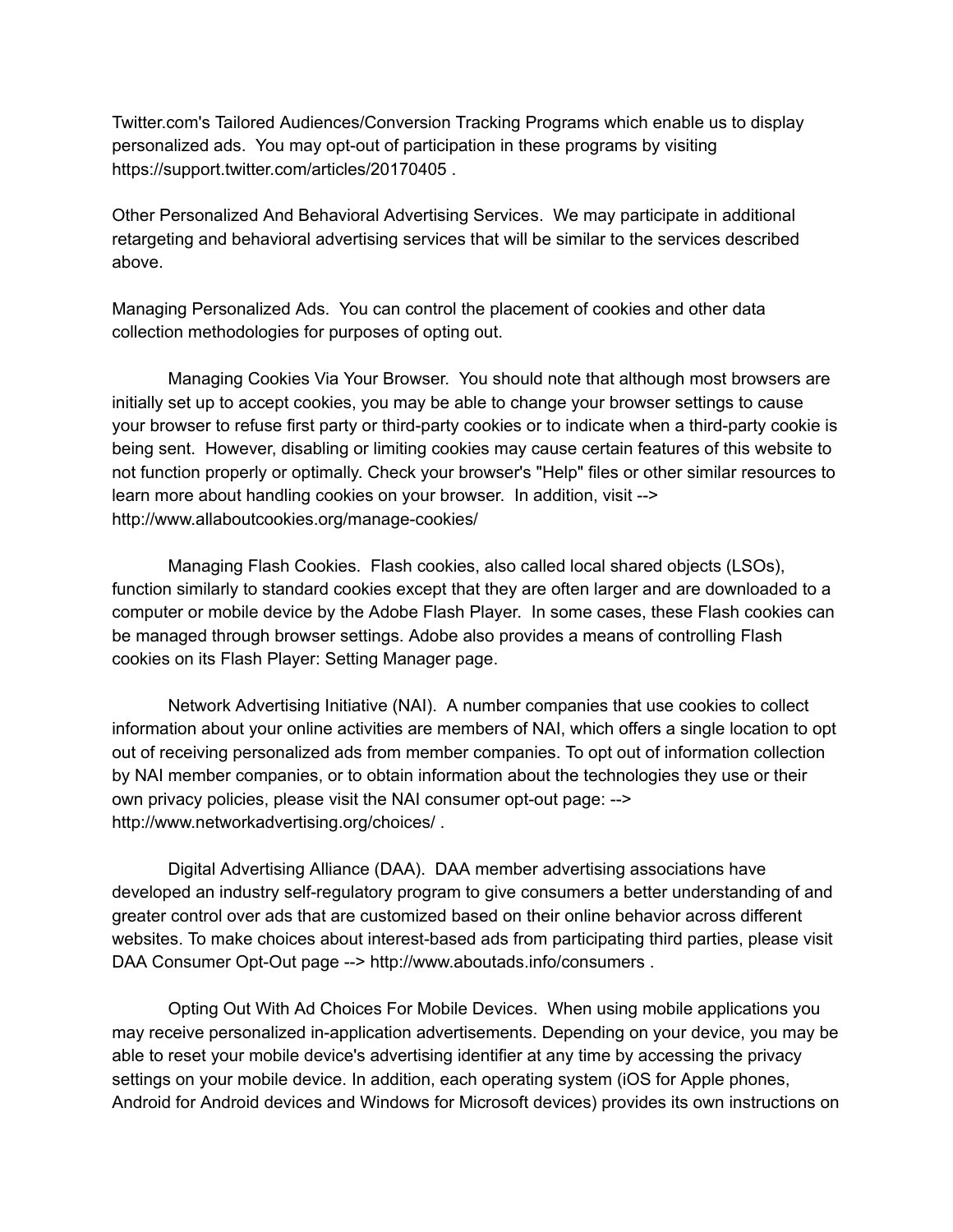how to prevent the delivery of personalized in-application advertisements. You may review the support materials and/or the privacy settings for the respective operating systems in order to opt-out of these advertisements. For any other devices and/or operating systems, please visit the privacy settings for the applicable device or contact (or review the applicable privacy web page of) the applicable platform operator.

# ANALYTICS

We may participate with third party analytics partners to monitor and analyze Web traffic and to keep track of user behavior on this site.

Google Analytics (Google) - Google Analytics is a web analysis service provided by Google Inc. ("Google"). Google utilizes the data collected to track and examine the use of this site, to prepare reports on its activities, and to share them with other Google services. Information collected: cookie and Usage Data. Visit Privacy Policy at --> https://www.google.com/intl/en/policies/?fg=1 You may opt-out of the Google Analytics service with the Google's Browser Add-on that's available at --> https://tools.google.com/dlpage/gaoptout .

# DO NOT TRACK REQUESTS

Some Web browsers incorporate a "Do Not Track" feature that signals to websites that you visit that you do not want to have your online activity tracked. Each browser communicates "Do Not Track" signals to websites differently, making it unworkable to honor each and every request correctly. In order to alleviate any communication error between browsers and website, we do not respond to "Do Not Track" signals at this time. As the technology and communication between browser and website improves, we will reevaluate the ability to honor "Do Not Track" signals and may make changes to our policy.

### DATA SECURITY

We will implement reasonable and appropriate security procedures consistent with prevailing industry standards to protect data from unauthorized access by physical and electronic intrusion. Unfortunately, no data transmission over the Internet or method of data storage can be guaranteed 100% secure. Therefore, while we strive to protect your Personal Information by following generally accepted industry standards, we cannot ensure or warrant the absolute security of any information you transmit to us or archive at this site.

When you transmit Personal Information through our registration process or if you purchase products or services, we encrypt that information in transit using secure socket layer technology (SSL).

### ONWARD TRANSFER OUTSIDE YOUR COUNTRY OF RESIDENCE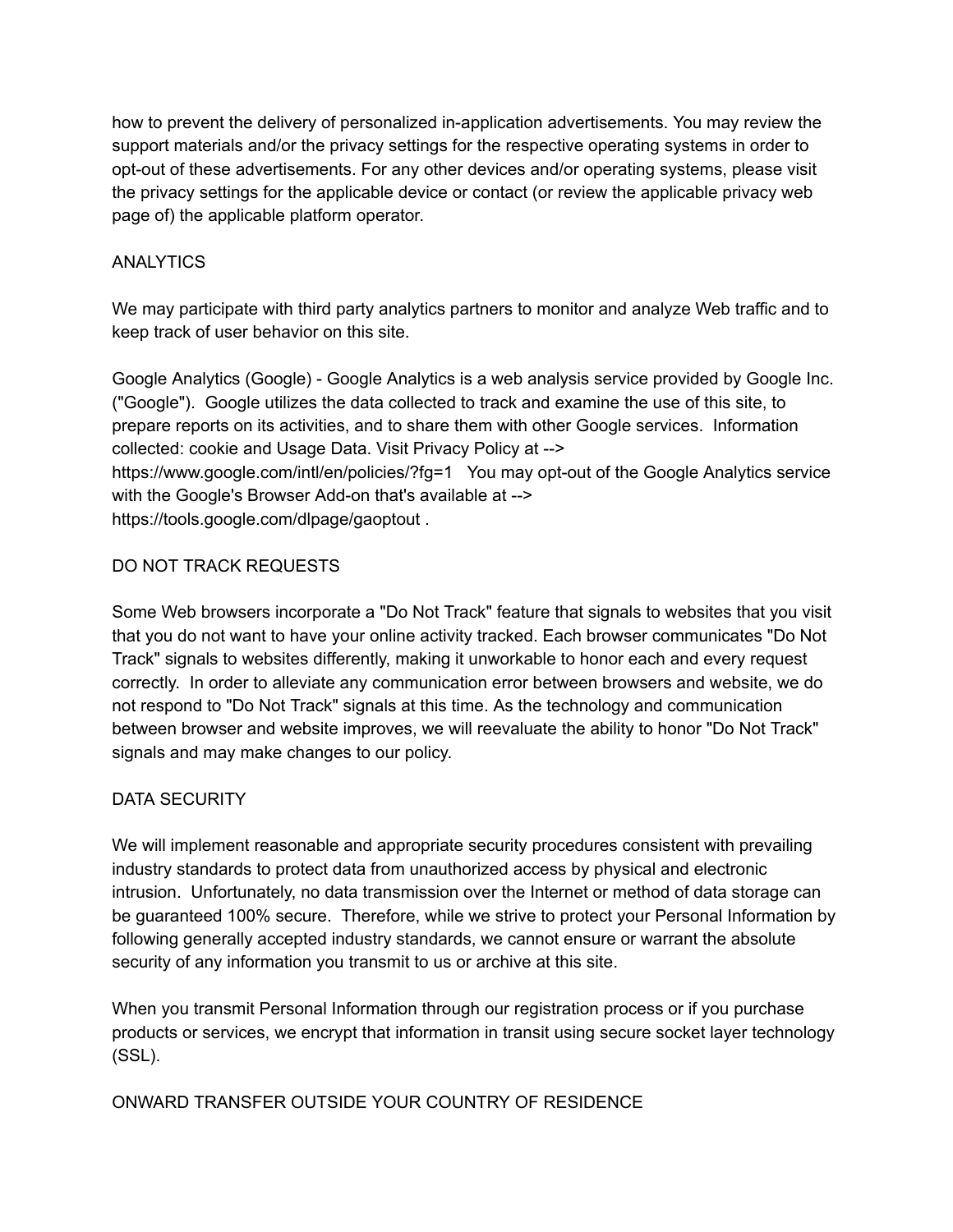Any Personal Information which we may collect on this site will be stored and processed in our servers located only in the United States. By using this site, if you reside outside the United States, you consent to the transfer of Personal Information outside your country of residence to the United States.

# UPDATING PERSONAL INFORMATION

Upon request, we will permit you to request or make changes or updates to your Personal Information for legitimate purposes. We request identification prior to approving such requests. We reserve the right to decline any requests that are unreasonably repetitive or systematic, require unreasonable time or effort of our technical or administrative personnel, or undermine the privacy rights of others. We reserve the right to permit you to access your Personal Information in any account you establish with this site for purposes of making your own changes or updates, and in such case, instructions for making such changes or updates will be provided where necessary.

# LINKS TO JOINT VENTURE MARKETING PARTNER SITES

This site may contain links to other websites operated by our joint venture marketing partners. If you do click on any of the links to their websites or accept any of their promotional offers, your click-through information and any information that you provide in the process of registration or purchase will be transferred to these sites. We have no responsibility or liability for the policies and practices of these sites. You should be careful to review any privacy policies posted on any of these sites before providing information to them.

### CHILDREN'S ONLINE POLICY

We are committed to preserving online privacy for all of its website visitors, including children. This site is a general audience site. Consistent with the Children's Online Privacy Protection Act (COPPA), we will not knowingly collect any information from, or sell to, children under the age of 13. If you are a parent or guardian who has discovered that your child under the age of 13 has submitted his or her personally identifiable information without your permission or consent, we will remove the information from our active list, at your request. To request the removal of your child's information, please contact our site as provided below under "Contact Us", and be sure to include in your message the same login information that your child submitted.

### CONTACT US

If you have any questions regarding this Privacy Policy, please contact the owner and operator of this website business at:

Private Aviation Solutions, Inc